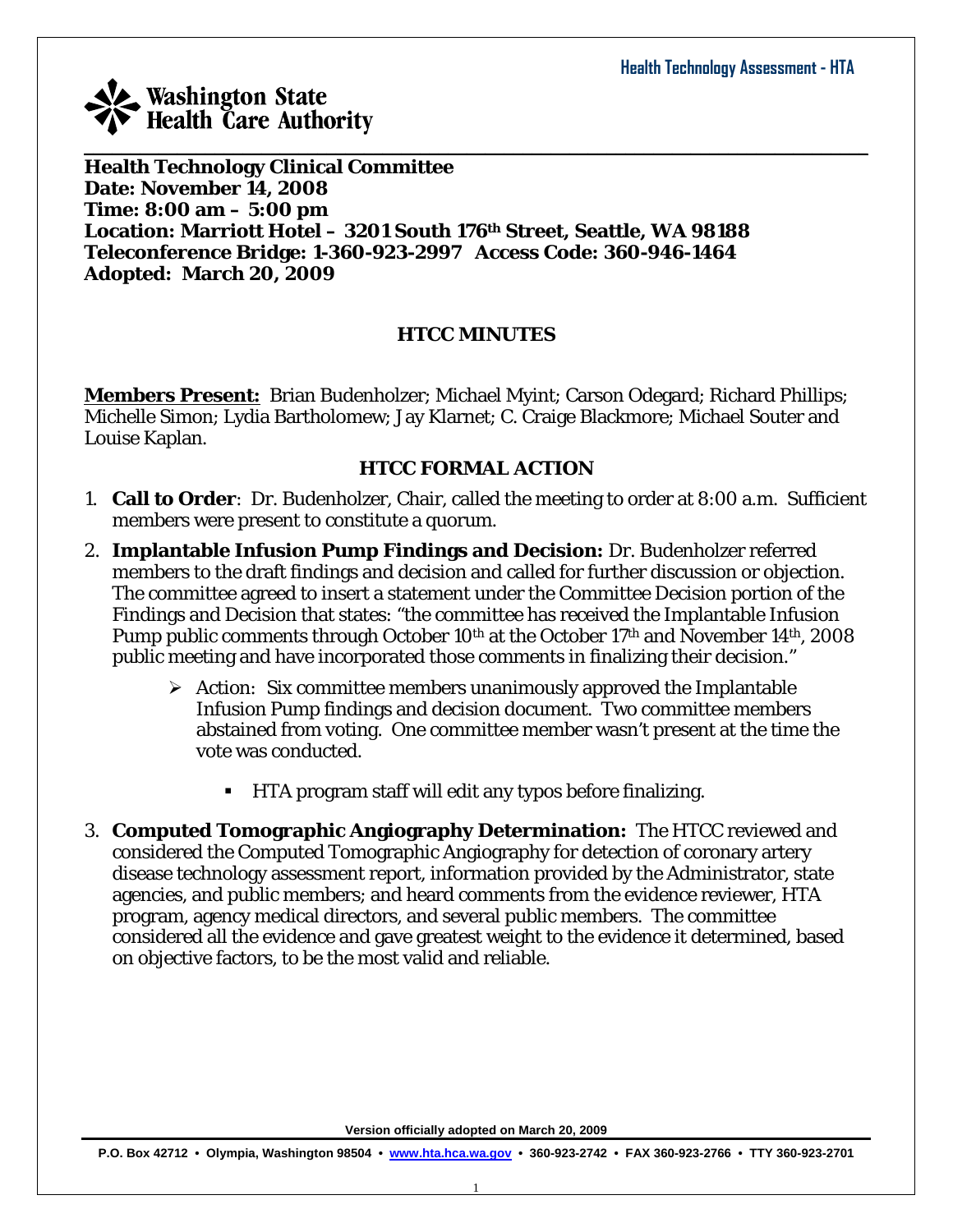## **Washington State**<br>Health Care Authority  $\_$  , and the set of the set of the set of the set of the set of the set of the set of the set of the set of the set of the set of the set of the set of the set of the set of the set of the set of the set of the set of th

| <b>HTCC COMMITTEE COVERAGE DETERMINATION VOTE</b> |                                                                                                                    |  |  |  |  |  |
|---------------------------------------------------|--------------------------------------------------------------------------------------------------------------------|--|--|--|--|--|
|                                                   | Covered<br><b>Not</b><br>Covered<br><b>Under Certain</b><br><b>Unconditionally</b><br>covered<br><b>Conditions</b> |  |  |  |  |  |
| <b>Computed Tomographic</b><br>Angiography        | 2                                                                                                                  |  |  |  |  |  |

- $\triangleright$  Conditions for coverage: Investigation of acute chest pain in an emergency department or hospital setting who are at low-to-intermediate risk of coronary artery disease. Type of technology to be used is a 64-slice or better. The committee unanimously agreed on these conditions.
- ¾ *Action:* The committee chair directed HTA staff to prepare a Findings and Decision document on Coronary Computed Tomographic Angiography reflective of the majority vote for final approval at the next pubic meeting.

**Version officially adopted on March 20, 2009**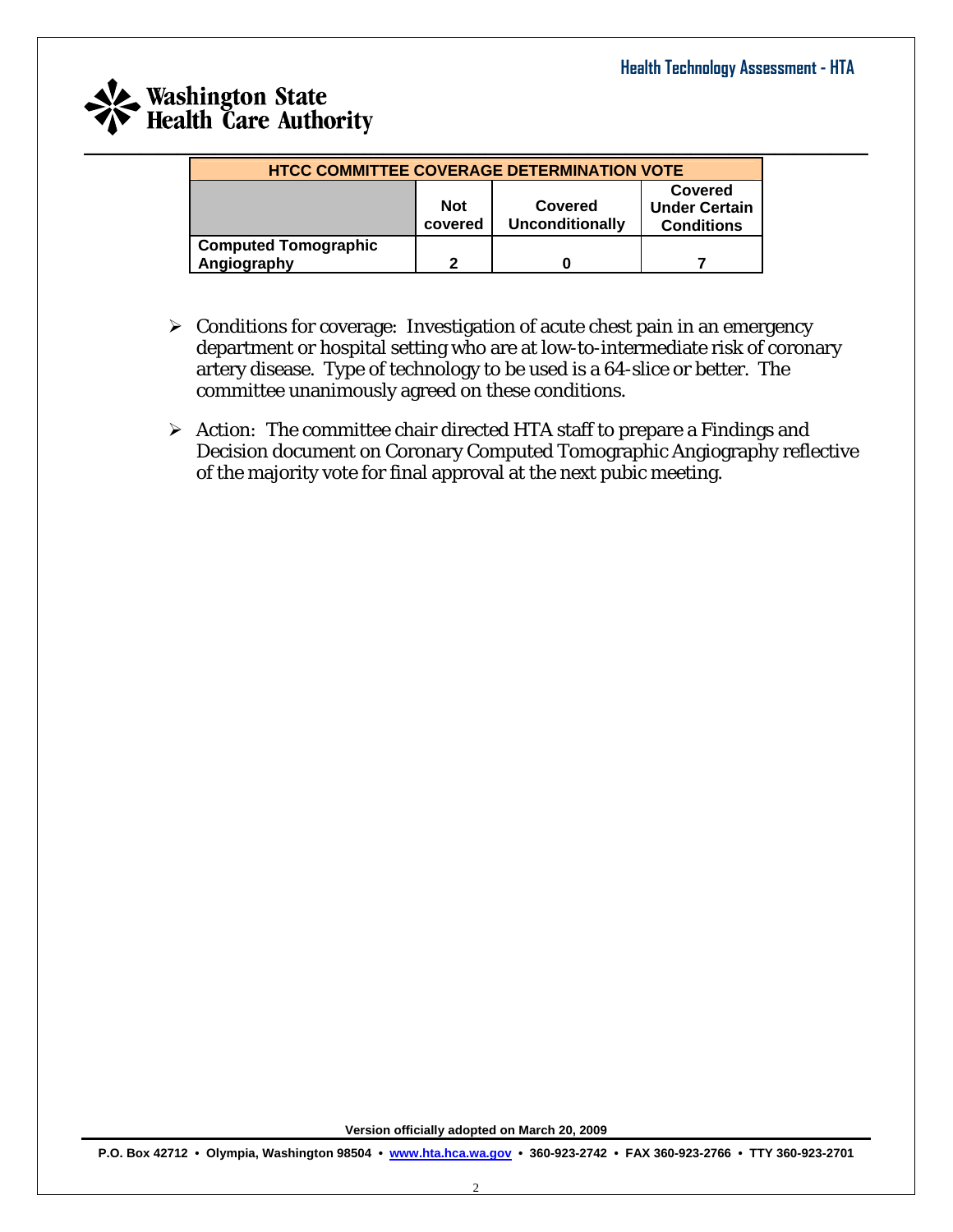

#### **SUMMARY OF HTCC MEETING TOPICS, PRESENTATION, AND DISCUSSION**

#### **Agenda Item: Welcome & Introductions**

 $\checkmark$  The Health Technology Clinical Committee (HTCC) met on November 14, 2008.

#### **Agenda Item: Meeting Open and HTA Program Update**

Dr. Brian Budenholzer, HTCC Chair opened the public meeting. Leah Hole-Curry, HTA Program Director, provided an overview of the agenda, meeting guide and purpose, room logistics, and introductions.

Leah Hole-Curry, HTA Program Director, provided an update on HTA program activities and outcomes.

- 9 2009 Potential Topics will be referred to the Administrator for his consideration, technologies include: Glucose Monitoring, Sleep Apnea Diagnosis and treatment, Calcium Scoring for cardiac disease, Vagal Nerve Stimulation, Elective Cesarean Section, Hip Resurfacing, Osteoarticular Transfer System – Cartilage Surgery (OATS procedure), Bone Growth Stimulators, Massage Therapy for Chronic Head, Neck and Back pain, Transcutaneous Electrical Neural Stimulation (TENS procedure), Essure Permanent Birth Control procedure, and Breast Cancer Tumor Screening.
- $\checkmark$  Clinical Committee Recruitment: The HTA program announced that we have an available recruitment on the health technology clinical committee. Daniel Abrahamson resigned from his clinical committee membership at the October 17, 2008 public meeting. The program is working towards filling this open recruitment.
- $\checkmark$  Artificial Disc Replacement: the HTA program is in the process of drafting a Findings and Decision on Artificial Disc Replacement. The program will publish post the Findings and Decision to the web and will circulate to the committee members as for comments. The health technology clinical committee will adopt the Findings and Decision at their next public meeting.

#### **Agenda Item: Previous Meeting Business**

- $\checkmark$  Overview of the draft minutes from the October 17, 2008 public meeting the minutes are in the process of being drafted by HTA staff, they will then be posted to the web and circulated to committee members for comments. The health technology clinical committee will adopt the October 17th minutes at their next public meeting.
- $\checkmark$  Implantable Infusion Pumps Findings and Decision: Dr. Budenholzer referred members to the draft findings and decision and called for further discussion or objection. The committee agreed to insert a statement under the Committee Decision portion of the Findings and Decision that states: "the committee has received the Implantable Infusion Pump public comments through October 10<sup>th</sup> at the October 17<sup>th</sup> and November 14<sup>th</sup>, 2008 public meeting and have incorporated those comments in finalizing their decision."
- $\checkmark$  Committee members commented on draft decision and public comments received:
	- The public comments do not address or challenge the evidence the committee relied upon and the technology report
	- Still has concerns regarding safety issues and discrimination between cancer/non-cancer patients. Public comments reinforced personal view, but majority vote is reasonable

**Version officially adopted on March 20, 2009**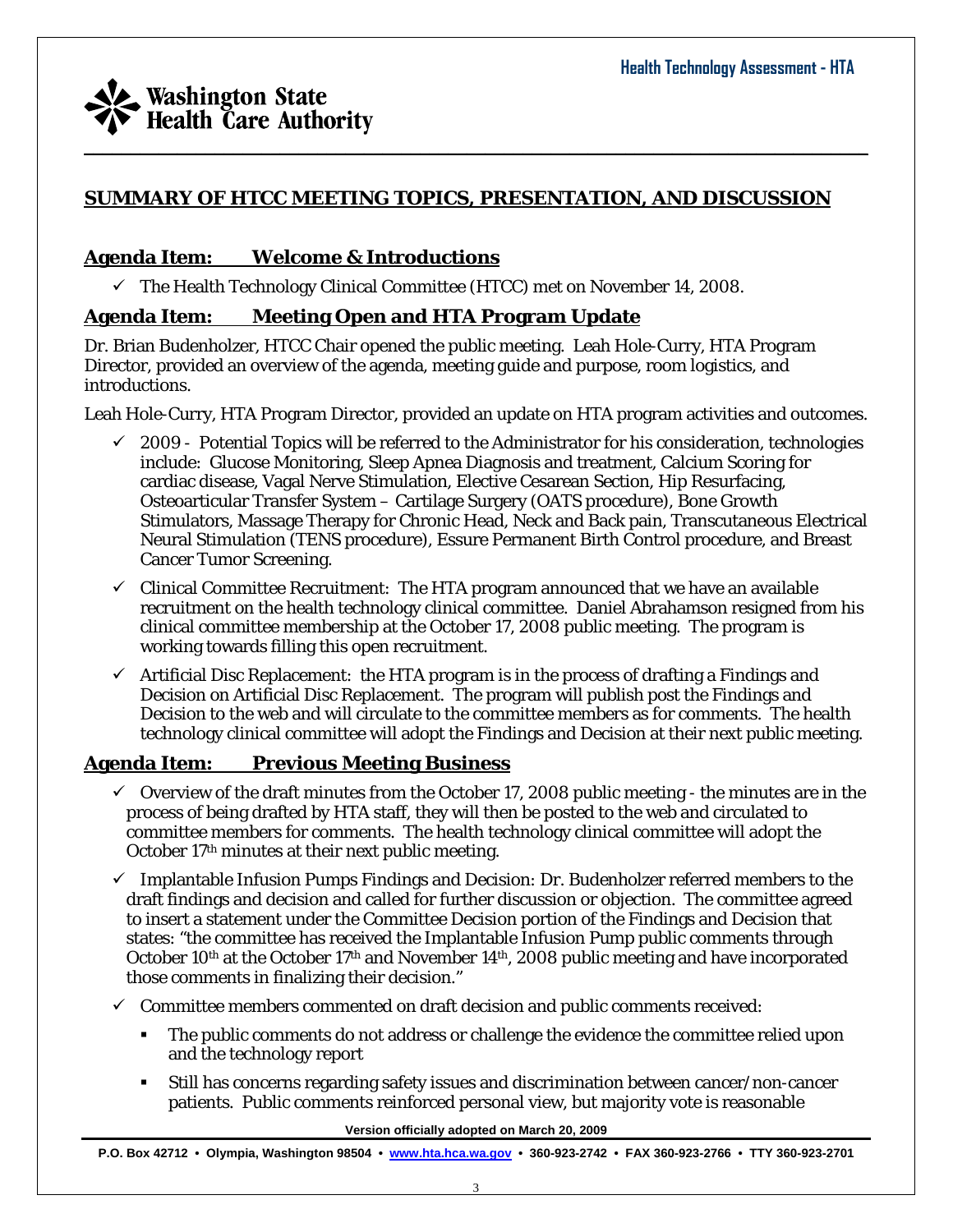- the public comments were not based primarily on evidence; committee made a reasonable decision. Chronic pain vs. cancer there is a difference in timing and diagnosis is fatal, and the use for cancer was not before the committee. Comment from widow reinforced safety issues.
- Updated draft decision clarified and laid out decision well. For emerging trials, can rereview if necessary.

 $\_$  , and the set of the set of the set of the set of the set of the set of the set of the set of the set of the set of the set of the set of the set of the set of the set of the set of the set of the set of the set of th

- Empathetic emotionally to public comments related to alleviation of pain, but committee made a rational decision based on evidence from a critically appraised report
- Disagree with public comments that statutory burden for committee decision is not met; updated findings reflect rationale and evidence.
- Overriding concern about serious adverse events occurring; case series efficacy evidence does not prove it to be effective are very low quality. Guidelines subsequently provided do not cite new reliable evidence; most cited studies were analyzed and rejected by ECRI;
- An open and transparent process was used, technology assessment included complete and relevant information;
	- ¾ *Action:* Six committee members unanimously approved the Implantable Infusion Pump findings and decision document. Two committee members abstained from voting.
		- HTA program staff will edit any typos before finalizing.

#### **Agenda Item: Computed Tomographic Angiography Topic Review**

Leah Hole-Curry, HTA Program Director, introduced the primary technology topic to discuss:

9 *Computed Tomographic Angiography for detection of coronary artery disease:* review of the evidence of the safety, efficacy and cost-effectiveness of Computed Tomographic Angiography.

#### **Computed Tomographic Angiography**

- $\checkmark$  Heart disease is the leading cause of death and disability in US: with 700,000 deaths. The most common heart disease in the US is coronary artery disease (CAD), which can lead to heart attack. CAD is a narrowing of one or more coronary arteries that result in an insufficient supply of oxygen to the heart muscle and is a leading cause of death in the US and developed countries.
	- o CAD may be asymptomatic or lead to chest pain (angina), heart attack, myocardial infarction (MI) or death.
- $\checkmark$  Cardiac related diagnostic tests include both non-invasive and invasive tests.
	- o Non invasive tests include: Stress Echocardiograms tests that compare blood flow with and without exercise and visualize the heart. Single-photon emission computed tomography (SPECT), also known as nuclear stress testing or myocardial perfusion imaging.
	- $\circ$  Invasive tests include: The "gold" standard is the conventional coronary angiography which involves placement of a catheter and injection of contract material into a large artery or vein, followed by 2-dimensional visualization with x-rays.
- $\checkmark$  CCTA involves the use of CT scans and an injected dye to develop computer-aided, 3dimensional images of the artery.

**Version officially adopted on March 20, 2009**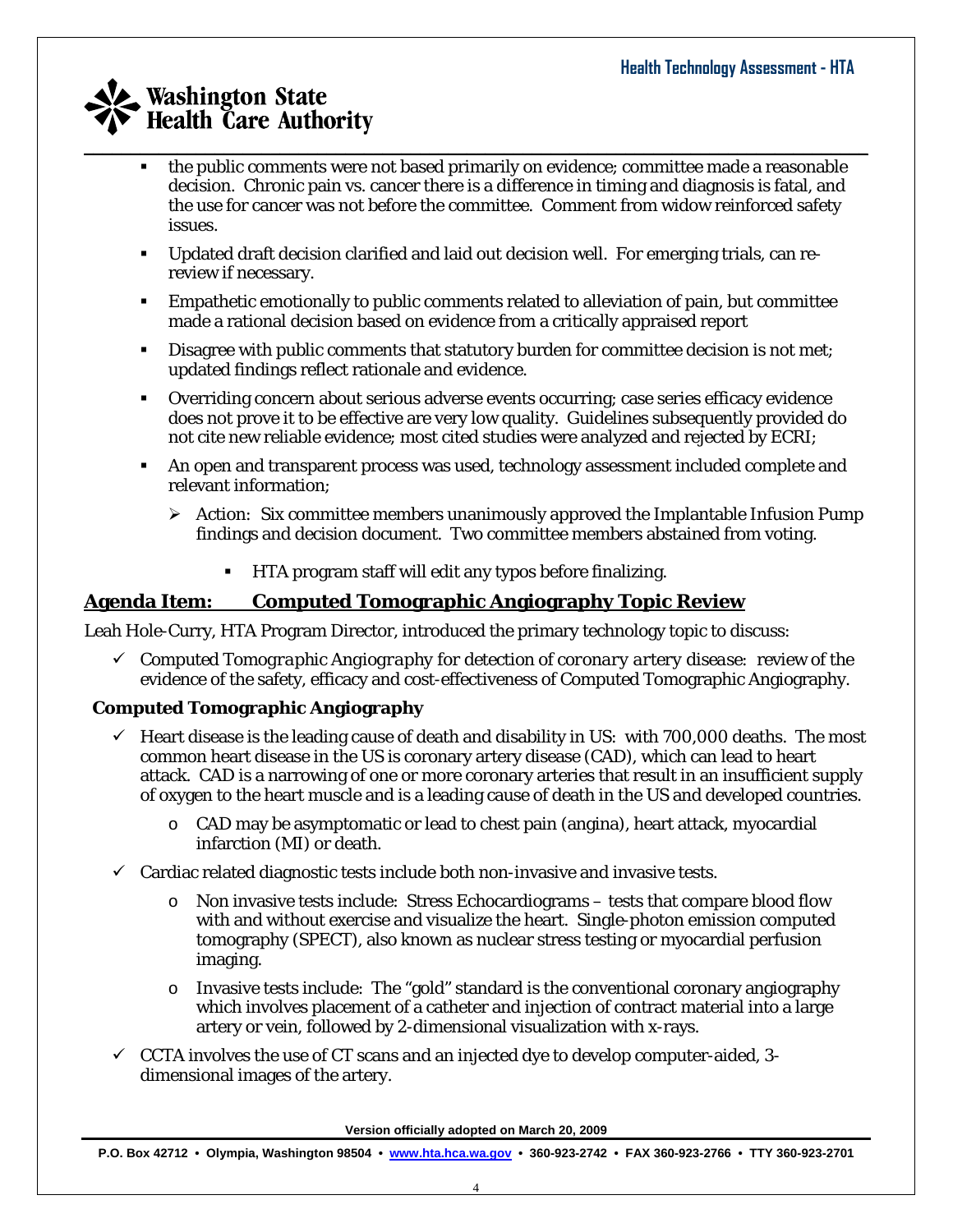- $\_$  , and the set of the set of the set of the set of the set of the set of the set of the set of the set of the set of the set of the set of the set of the set of the set of the set of the set of the set of the set of th 9 CCTA Potential Benefits: multiple-angle and multiple-plane visualization; improved visualization of soft tissues and adjacent anatomy; and lower degree of invasiveness compared to conventional CA.
	- $\checkmark$  CCTA Potential Drawbacks: increased radiation exposure; the possibility of incidental findings in adjacent anatomic structures; and the need for further testing (additive rather than replacement test).
	- $\checkmark$  CMS Decisions and Expert Treatment Guidelines
		- o Centers for Medicare and Medicaid Services (2008): no national coverage decision (NCD). Coverage memo conclusions: in summary, there is uncertainty regarding any potential health benefits or patient management alterations from including coronary CTA in the diagnostic workup of patients who may have CAD. No adequately powered study has established that improved health outcomes can be casually attributed to coronary CTA for any well-defined clinical indication, and the body of evidence is of overall limited quality and limited applicability to Medicare patients with typical comorbidities in community practice. The primary safety concerns with cardiac CTA are the exposure to radiation and the use of contrast and blocker medications.
		- $\circ$  American Heart Association (2006): evidence supports the use of CCTA for patients with low-to-intermediate stenosis and may obviate the need for ICA.
		- o Multi-Society Statement of Appropriateness Criteria for Cardiac Computed Tomography (2006): Appropriateness reviews deemed the use of CCTA for detection of CAD to be appropriate for the following patient populations: chest pain syndrome with intermediate pre-test probability of CAD and uninterpretable EKG or inability to exercise; chest pain and uninterpretable or equivocal stress test results; acute chest pain with intermediate pre-test probability of CAD and no EKG changes and serial enzymes negative; and symptomatic patients requiring evaluation of suspected coronary anomalies.
		- o American College of Radiology (2006): CCTA is appropriate for assessment of CAD, although its usefulness for patients with low pre-test probability is unknown. Appropriateness rating of 7 out 9 for the evaluation of chronic chest pain.
		- o SCCT/NASCI Consensus Update (2007): CCTA to be appropriate in the following circumstances: (1) to rule out significant coronary stenosis; (2) to evaluate patients with equivocal or discordant results on a stress perfusion or wall motion study; (3) to rule out stenosis in patients with a low pre-test likelihood of CAD and (4) to potentially replace diagnostic catheterization in patients undergoing non-coronary cardiac surgery.

#### **Agenda Item: Public Comments**

- $\checkmark$  Scheduled Public Comments: No scheduled public comments.
- $\check{\phantom{\phi}}$  Open Public Comments: Four individuals provided comments during the open portion (limited to three minute comments) –
	- o David Wiley, MedTronic Attorney: gave a statement about MedTronic's disapproval of the August 15th coverage determination on Implantable Infusion Pumps.
	- o Dr. Kelley Branch (University of Washington); Dr. William Shuman (University of Washington); and Dr. Edham Ward: provided a statement approving the use of CCTA.

#### **Agenda Item: Computed Tomographic Angiography Topic – Agency Data**

**Version officially adopted on March 20, 2009**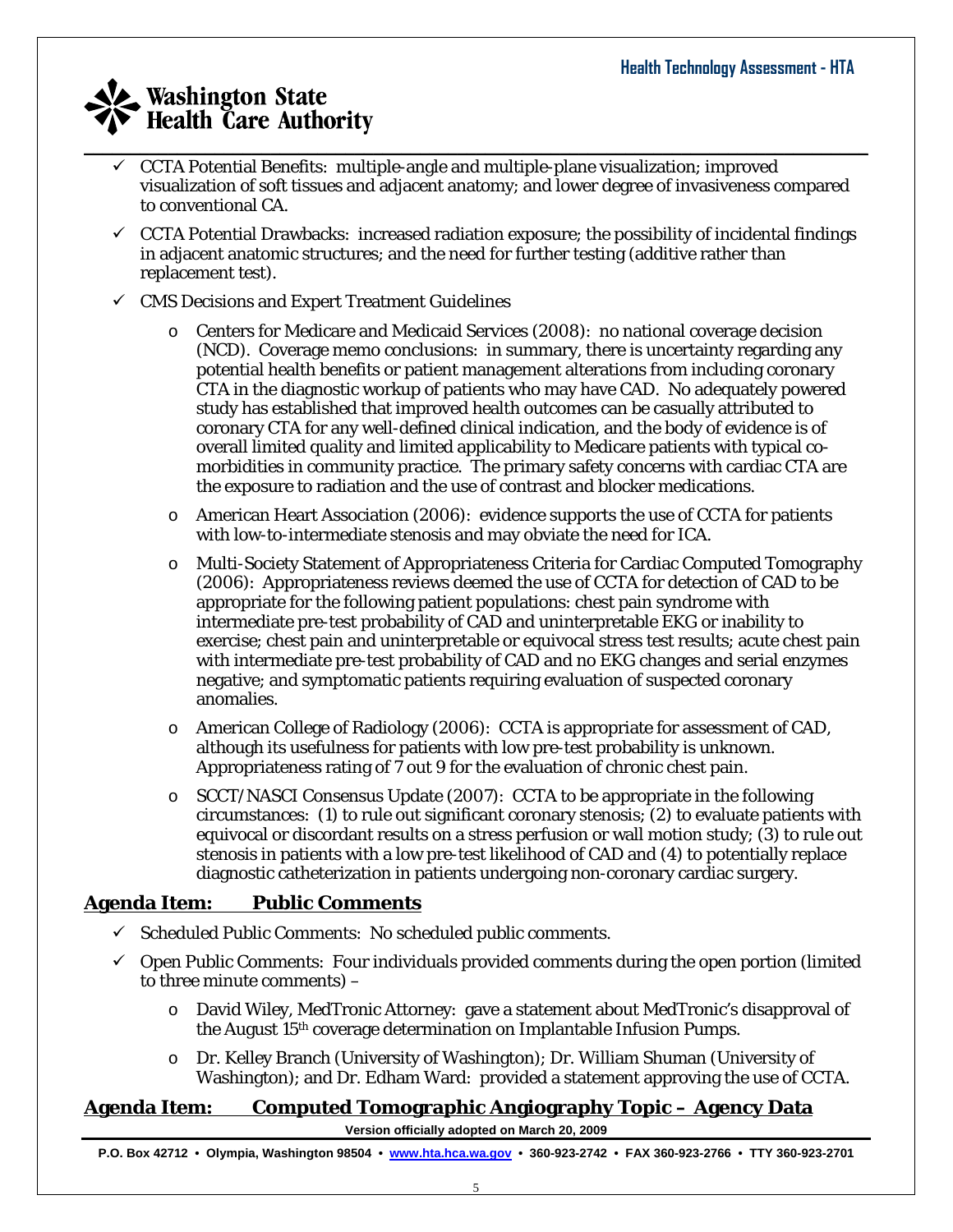$\_$  , and the set of the set of the set of the set of the set of the set of the set of the set of the set of the set of the set of the set of the set of the set of the set of the set of the set of the set of the set of th Dr. Malcolm Dejnozka, Uniform Medical Plan Medical Director, presented to the committee the agency utilization and outcomes for Computed Tomographic Angiography.

- $\checkmark$  Key agency concerns for prioritization:
	- o Efficacy concerns High: evidence of CCTA sensitivity, specificity, reliability are mixed. Rapid technology evolution/diffusion; what's the community standard outside the research or "center" experience; interpretation reliability (inter-rater reliability) concerns; and patient selection. Gold standard exists = invasive coronary angiography.
	- o Safety concerns Low: Short-term ~ IV contrast reaction; renal insufficiency; procedure drugs (beta-blockers/nitrates) and dilemma of "incidental findings" which may add potentially harmful tests / procedures. Long-term  $\sim$  radiation exposure is significant; especially if a screening tool.
	- $\circ$  Cost concerns High: economic impact of CAD is greater than \$120 billion (2004). Does CCTA add costs, drive other costs or eliminate need for alternative tests? Half-life of new generation CT propagates market change (variation) and costs.
- $\checkmark$  Agency coverage experience (CCTA) coverage policies vary by agency:
	- o L&I: not within scope of services.
	- o UMP: deemed "investigational" for most uses, but considered by exception by preauthorization and medical review.
	- o DSHS: covered, requires pre-authorization.
	- o The agencies cover alternatives (coverage policies vary by agency): CABG; SPEC (i.e., nuclear medicine stress test); STRESS ECHO and Invasive Coronary Angiography.
- $\checkmark$  Data query to CY 2006 and 2007 claims DATA base query CPT code constraints include: CCTA; ICA; Stress ECHO; and SPECT.
	- o Patients may get one, or multiple studies; mixed primary and secondary payer (to Medicare) costs; network / non-network rates; health plan participants (changes in demographics); and site of service.
- $\checkmark$  Washington State Agencies Experience:

#### **Invasive Coronary Angiography**

| <b>Agency</b> | <b>Patients</b>                                                                                                                            | <b>Average cost</b><br>(2006/2007) | <b>Total Cost</b> |  |
|---------------|--------------------------------------------------------------------------------------------------------------------------------------------|------------------------------------|-------------------|--|
| $PEHP*$       | 2,755                                                                                                                                      | \$1,163.20                         | \$3,204,626.00    |  |
| <b>DSHS</b>   | 1,906                                                                                                                                      | \$1,287.83                         | \$2,454,604.00    |  |
| <b>TOTAL</b>  | 4,661                                                                                                                                      | \$1,214.16                         | \$5,659,220.00    |  |
| $PEHP*$       | Costs are skewed: UMP was secondary for 1,350<br>patients covered under Medicare; 1,405 patients UMP<br>primary (average \$1,893.99 paid). |                                    |                   |  |

#### **STRESS ECHO Utilization**

| Agency  | <b>Patients</b> | <b>Average cost</b><br>(2006/2007) | <b>Total Cost</b> |
|---------|-----------------|------------------------------------|-------------------|
| $PFHP*$ | 13,000          | \$152.57                           | \$1,983,345.00    |

#### **Version officially adopted on March 20, 2009**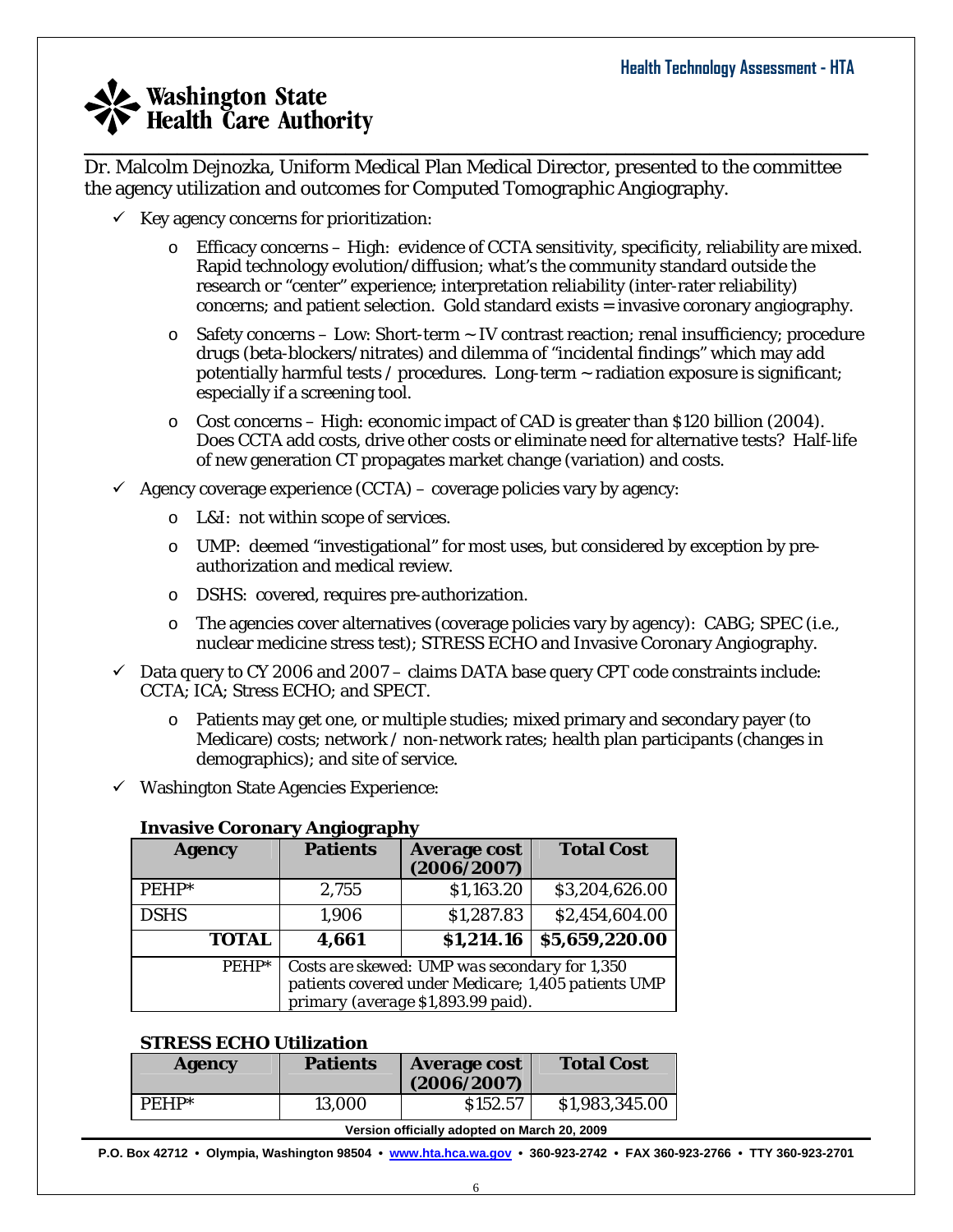# **Example 18 Exercise State**<br>**Final Health Care Authority**

| <b>DSHS</b> |              | 1,566  | \$189.92                                                                                                | \$297,421.00                                        |
|-------------|--------------|--------|---------------------------------------------------------------------------------------------------------|-----------------------------------------------------|
|             | <b>TOTAL</b> | 15,687 |                                                                                                         | $$145.39 \mid $2,280,766.00$                        |
|             |              |        | $\overline{PEHP^*}$   Costs are skewed: UMP was secondary for 7,665<br>primary (average \$265.09 paid). | patients covered under Medicare; 5,930 patients UMP |

#### **SPECT Utilization**

| <b>Agency</b> | <b>Patients</b>                                                                                                                          | <b>Average cost</b><br>(2006/2007) | <b>Total Cost</b> |
|---------------|------------------------------------------------------------------------------------------------------------------------------------------|------------------------------------|-------------------|
| $PEHP*$       | 11,434                                                                                                                                   | \$409.49                           | \$4,682,084.00    |
| <b>DSHS</b>   | 2,055                                                                                                                                    | \$625.50                           | \$1,285,400.00    |
| <b>TOTAL</b>  | 14,599                                                                                                                                   | \$408.76                           | \$5,967,484.00    |
| $PEHP*$       | Costs are skewed: UMP was secondary for 4,920<br>patients covered under Medicare; 6,541 patients UMP<br>primary (average \$614.73 paid). |                                    |                   |

#### **Coronary CT Angiography Utilization**

| <b>Agency</b> | <b>Patients</b>                                                                                                                      | <b>Average cost</b><br>(2006/2007) | <b>Total Cost</b> |
|---------------|--------------------------------------------------------------------------------------------------------------------------------------|------------------------------------|-------------------|
| $PEHP*$       | 104                                                                                                                                  | \$722.22                           | \$75,111.00       |
| <b>DSHS</b>   | 9                                                                                                                                    | \$281.35                           | \$2,532.00        |
| <b>TOTAL</b>  | 113                                                                                                                                  | \$687.11                           | \$77,643.00       |
| $PEHP*$       | Costs are skewed: UMP was secondary for 50<br>patients covered under Medicare; 54 patients UMP<br>primary (average \$1,186.41 paid). |                                    |                   |

#### **Summary of Overall Costs**

| <b>Agency</b> | <b>Patients</b> | <b>ICA</b>  | <b>Stress</b><br>Echo | <b>SPECT</b> | <b>CCTA</b> |
|---------------|-----------------|-------------|-----------------------|--------------|-------------|
| <b>PEHP</b>   | 27,293          | \$3,204,626 | \$1,983,345           | \$4,682,084  | \$75,111    |
| <b>DSHS</b>   | 5,536           | \$2,454,604 | \$297,421             | \$1,285,400  | \$2,535     |
| <b>TOTALS</b> | 32,829          | \$5,659,230 | \$2,280,766           | \$5,967,484  | \$77,646    |

#### **Coronary CT Angiography – ICER and Agency Utilization**

| <b>Procedure</b>                                           | <b>ICER</b> estimates | <b>Average Agency Costs</b> |  |  |
|------------------------------------------------------------|-----------------------|-----------------------------|--|--|
|                                                            | <b>Total ED Costs</b> | (Relative Ratio)*           |  |  |
|                                                            | (Relative Ratio)      |                             |  |  |
| <b>SECHO</b>                                               | \$300 (0.64)          | \$190 (0.28)                |  |  |
| <b>ICA</b>                                                 | \$2,750 (5.90)        | \$1,214(1.77)               |  |  |
| <b>SPECT</b>                                               | \$765 (1.64)          | \$409 (0.59)                |  |  |
| <b>CCTA</b>                                                | \$466 (1.00)          | \$687 (1.00)                |  |  |
| ICER: "Threshold CCTA cost for cost savings in ED = \$762" |                       |                             |  |  |

**Version officially adopted on March 20, 2009**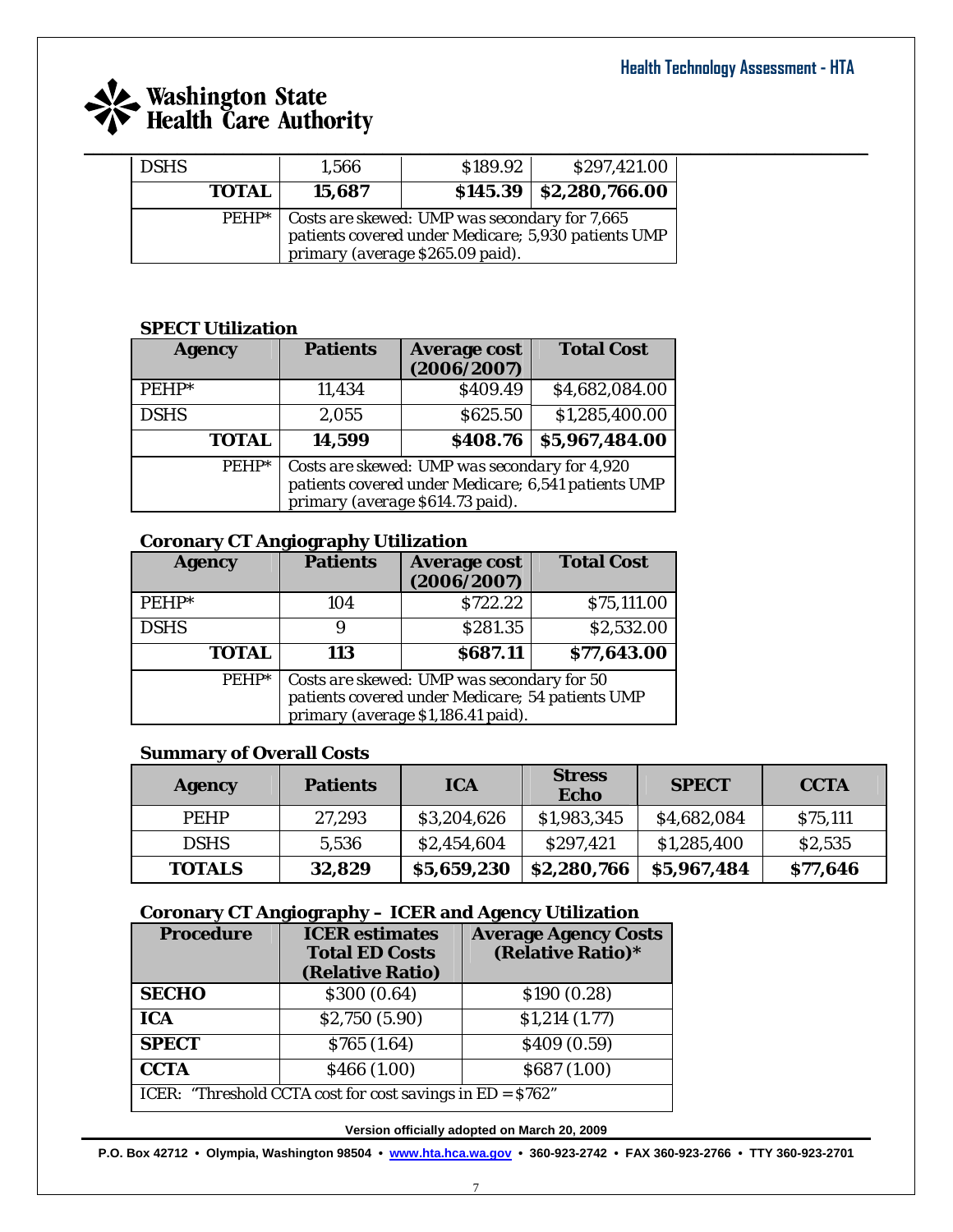### **Washington State Health Care Authority**  $\_$  , and the set of the set of the set of the set of the set of the set of the set of the set of the set of the set of the set of the set of the set of the set of the set of the set of the set of the set of the set of th

*\* Agency costs (all sites) reflect all variables in setting reimbursement*

*Only to caution that: (1) Non-congruence of ED* 

*triage analysis relative to general use in all settings.* 

*(2) Relative impact of reimbursement variables in "real world". (3) Cannot generalize \$762 "threshold" to use outside the ED (threshold may be significantly lower).* 

- $\checkmark$  Agency Conclusions: Cardiac Imaging for CAD is extensive imaging options are available and competitive; technology use rapidly disseminating and evolving ("snapshot"); and screening not TEC assessed. Safety and potential harms – less invasive, but subjects' patients to radiation exposure (long-term cancer risk) and dilemma of incidental findings (added studies/interventions). Costs analysis – moderate stenosis reassuring to clinicians/patients or generate an "oculostenotic reflex" (i.e., aggressive tests/treatments); cost advantage seen in the ICER systematic report might be offset by real-world reimbursements and "incidental findings" tests; and cost analytical model shouldn't be generalized outside ED Triage setting.
	- $\triangleright$  Evidence is most supportive in the ED Triage care setting. Insufficient evidence in other settings.

#### **Agenda Item: Evidence Review Presentation**

ICER presented an overview of their evidence report.

- $\checkmark$  Scope: CCTA technology 64-slice or better precision, reports between 2005 and present evaluated. CCTA use in emergency department triage of acute chest pain and outpatient evaluation of patients with stable chest pain and low-to-intermediate CAD risk.
- $\checkmark$  Coronary computed tomographic angiography (CCTA) is a minimally invasive radiological technique used to provide images of the heart and surrounding vessels. CCTA has been suggested as an alternative or useful complementary approach to other non-invasive methods of diagnosing coronary artery disease (CAD). Due to its ability to visualize coronary anatomy, CCTA has been suggested as a strategy to rule out significant CAD among patients at low or intermediate risk of significant disease, thereby giving greater reassurance than other noninvasive methods and potentially reducing the number of patients ultimately sent for invasive coronary angiography (ICA).
	- $\circ$  ICA is typically an inpatient procedure. At the time of the procedure a catheter is inserted into an artery, usually the femoral blood vessel, and contrast dye is injected through the catheter. X-ray images are then captured and displayed on a video screen (a procedure known as fluoroscopy), and can be viewed either as images or in motion picture form. While complications from ICA are relatively infrequent, they can be significant, and include myocardial infarction, cardiac arrhythmia, stroke, hemorrhage, infection, trauma to the artery from hematoma or from the catheter, sudden hypotension, and reaction to the contrast medium.
	- o Stress echocardiograms (ECHO) produce images of the heart through the use of sound waves. The test allows for the evaluation of blood flow in different areas of the heart to identify weak or damaged areas of the muscle. This is done through a comparison of images at rest and under cardiac stress induced by exercise or pharmacologic means. Clinically, the test is simple to perform, relatively inexpensive, and easily accessible. However, the image quality is lower in obese patients and those with chronic disease.
	- $\circ$  SPECT imaging involves the use of a tracer radiopharmaceutical to highlight areas of decreased blood flow in the myocardium. Images are captured via a gamma camera, and

**Version officially adopted on March 20, 2009**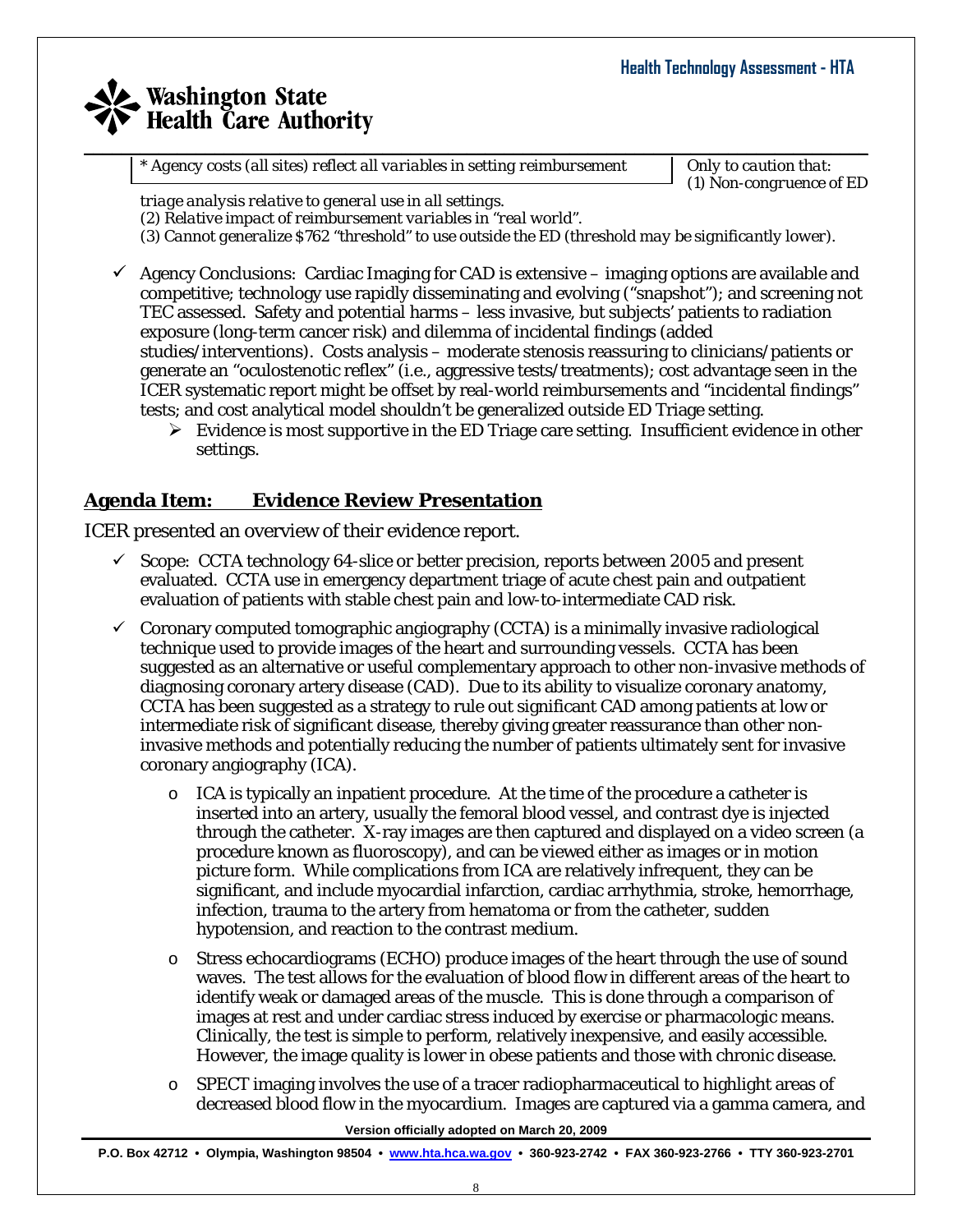$\_$  , and the set of the set of the set of the set of the set of the set of the set of the set of the set of the set of the set of the set of the set of the set of the set of the set of the set of the set of the set of th may be reconstructed to create two or three-dimensional films. The accuracy of SPECT imaging has improved to the point that it is often used for prognostic use in addition to diagnosis. SPECT also involves the use of contrast media and delivers a radiation dose similar in magnitude to that of ICA and CCTA.

- $\checkmark$  CCTA is a technique in which a CT scanner is used to acquire multiple simultaneous tomographic sections ("slices") of the coronary arteries. At the time of this outpatient procedure, an IV is placed into a peripheral vein and a contrast dye is administered for the purposes of visually defining the arteries for the scan. Beta blockers may be given to the patient to slow the heart rate in order to prevent artifacts of heart motion that may affect image quality. The patient is positioned on the CT scanner and a large number of x-ray images are taken from multiple angles and reconstructed using computer software. Multi-detector row CT scanners contain rotating gantries that capture multiple images, or "slices". A 64-slice CCTA was introduced in 2004 and increased the number of captured images from the previous 16- and 32 slice technology. The 64-slice scanner has rapidly replaced earlier versions and is currently considered to be the community standard for CCTA.
	- o In the emergency department, CCTA can be used for the triage of patients experiencing acute chest pain to "rule out" CAD as the underlying cause.
	- $\circ$  In the outpatient setting, CCTA is most often used to evaluate patients with stable, nonemergent symptoms. For such patients CCTA can be used as an initial test or as a method for further evaluation following inconclusive results from another non-invasive functional test.
- $\checkmark$  Compared to other non-invasive diagnostic methods there are also potential disadvantages specific to CCTA, including a small risk of allergic reaction from the use of contrast dye and the risk of renal damage from the dye among patients with pre-existing renal dysfunction. In addition, the increased precision from multi-detector row CT scanners is accompanied by a higher radiation dose to the patient. Lastly, the range of visualization of CCTA extends beyond the heart itself, creating the possibility of identification of "incidental findings" that may or may not be related to the patients' complaints of chest discomfort.
- $\checkmark$  Description of Included Studies:
	- $\degree$  ED 8 studies met criteria (N=686); age range = 46 to 58 years; 1 RCT, others singlecenter case series; and most used clinical diagnosis algorithm for confirmation.
	- $\circ$  Outpatient 34 studies met criteria (N=3,349); age range = 46 to 69 years; and most used ICA alone or in combination as referent.
- $\checkmark$  Potential Harms Radiation Exposure: effective dose reported in 17 studies; overall range = 4.6 to 21.4 mSv; lowest rates reported for studies using dose-sparing protocols or dual-source scanners. Six studies reported separate doses for men and women  $-$  Men  $= 7.45 - 15.2$  mSv  $(mean 12.4)$ ; Women =  $10.24 - 21.4$  mSv (mean 14.2).
- $\checkmark$  Evidence review conclusion interpretation for what is known
	- $\triangleright$  For asymptomatic: no professional support or evidence for use as asymptomatic screening test
	- $\triangleright$  For High risk patients: professional guidelines support high-risk patients going directly to invasive catheterization rather than through this test

**Version officially adopted on March 20, 2009**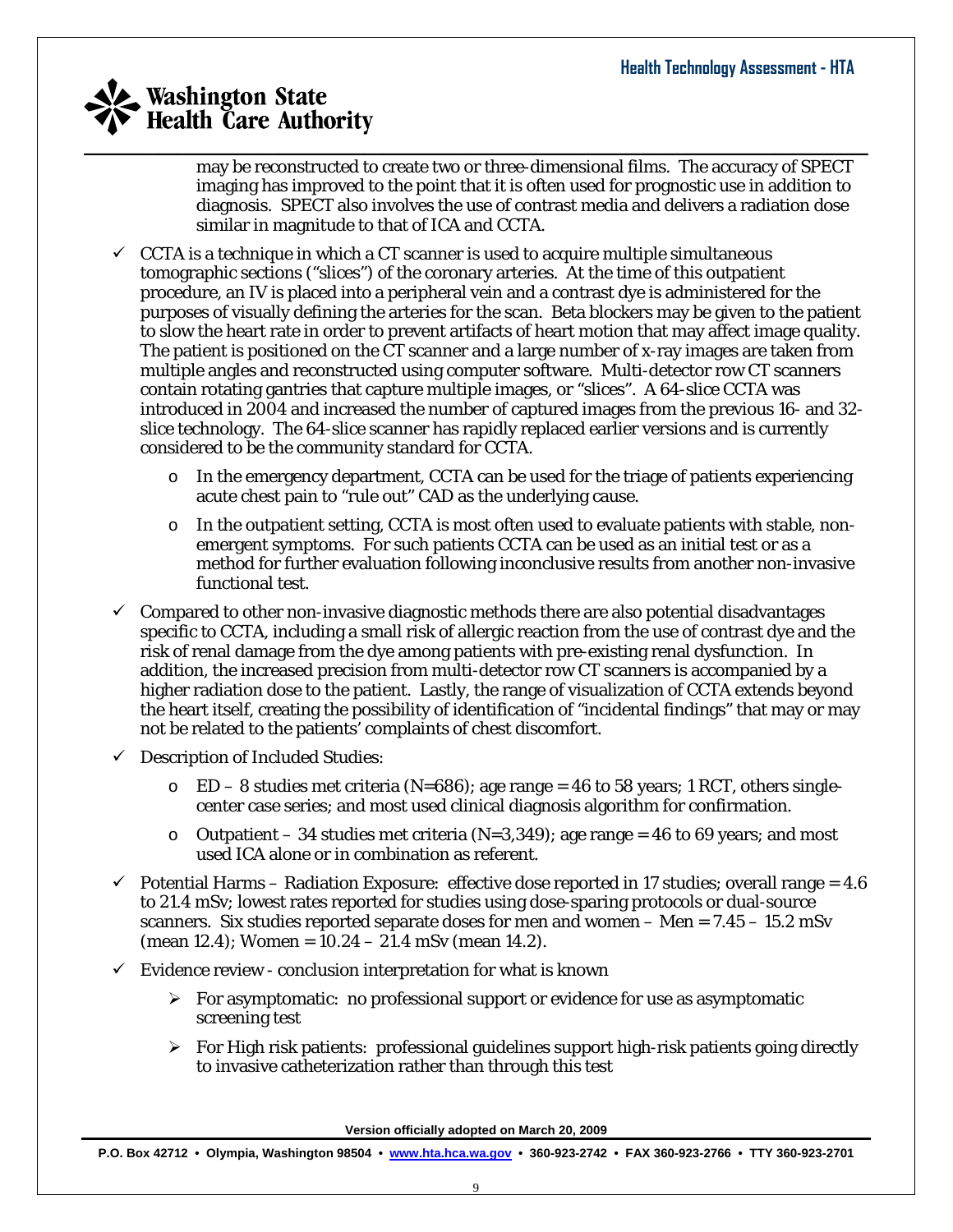- $\_$  , and the set of the set of the set of the set of the set of the set of the set of the set of the set of the set of the set of the set of the set of the set of the set of the set of the set of the set of the set of th  $\triangleright$  For low-intermediate risk patients in the ED -Diagnostic accuracy of 64-slice as triage tool supported by one RCT and several case series. Modeling suggests that under most assumptions CCTA is cost-saving
	- $\triangleright$  For low-intermediate risk outpatients No RCT evidence, no long-term cohort evidence Diagnostic accuracy of 64-slice appears very good compared to ICA and better at identifying occlusion than other non-invasive tests
	- $\triangleright$  Modeling suggests lower rate of false positives than SECHO and SPECT, and lower rate of false positives than SPECT, but differences change with underlying prevalence of CAD and involves other trade-offs
	- $\checkmark$  Conclusion interpretation: What we don't know from the evidence
		- ¾ Does CCTA change clinician threshold for testing?
		- $\triangleright$  Does CCTA change physician decision-making in the outpatient setting?
		- ¾ Does CCTA reduce anxiety or repeat testing?
		- ¾ Does CCTA reduce invasive catheterization rates?
		- $\triangleright$  Are incidental findings a benefit or harm?
		- $\triangleright$  What is the impact of radiation exposure?
		- $\triangleright$  Does treatment of CAD identified by CCTA among low-risk populations bring same benefits as treatment of CAD in prior studies?

#### **Agenda Item: HTCC Computed Tomographic Angiography Discussion**

Brian Budenholzer, Committee Chair, led a discussion of the evidence related to the safety, efficacy, and cost effectiveness of Computed Tomographic Angiography beginning with identification of key factors and health outcomes, and then a discussion of what evidence existed on those factors.

#### **Evidence availability and technology features**

The committee finds the following key factors relevant to the coverage decision:

The evidence based technology assessment report indicates that Coronary Artery Disease (CAD) is burdensome and costly; an important and common medical concern. Detecting CAD and appropriately identifying the level of disease is important to select an appropriate treatment and prevent chest pain, heart attack and stroke. There are established non-invasive and invasive tests for detection of CAD. The gold standard comparison is to invasive coronary angiography (ICA); and non-invasive comparators include Stress ECHO and SPECT. The potential benefit of reducing the use of ICA is that it can reduce risks associated with an invasive procedure and reduce usage of associated percutaneous coronary treatment interventions. ICA mortality rates are 1 in 1000 and morbidity from stroke, infection, or bleeding are between .2 and .3%. Potential risks to using CCTA are that the test may be additive rather than a replacement which increases overall risks and costs; radiation exposure; unclear effect on health outcomes of patients and effect of incidental findings.

The committee agreed with the technology assessment findings that there is not current evidence nor professional support for using CCTA in either asymptomatic populations (screening) or very high risk patients who are sent directly to catheterization. The committee further agreed with the

**Version officially adopted on March 20, 2009**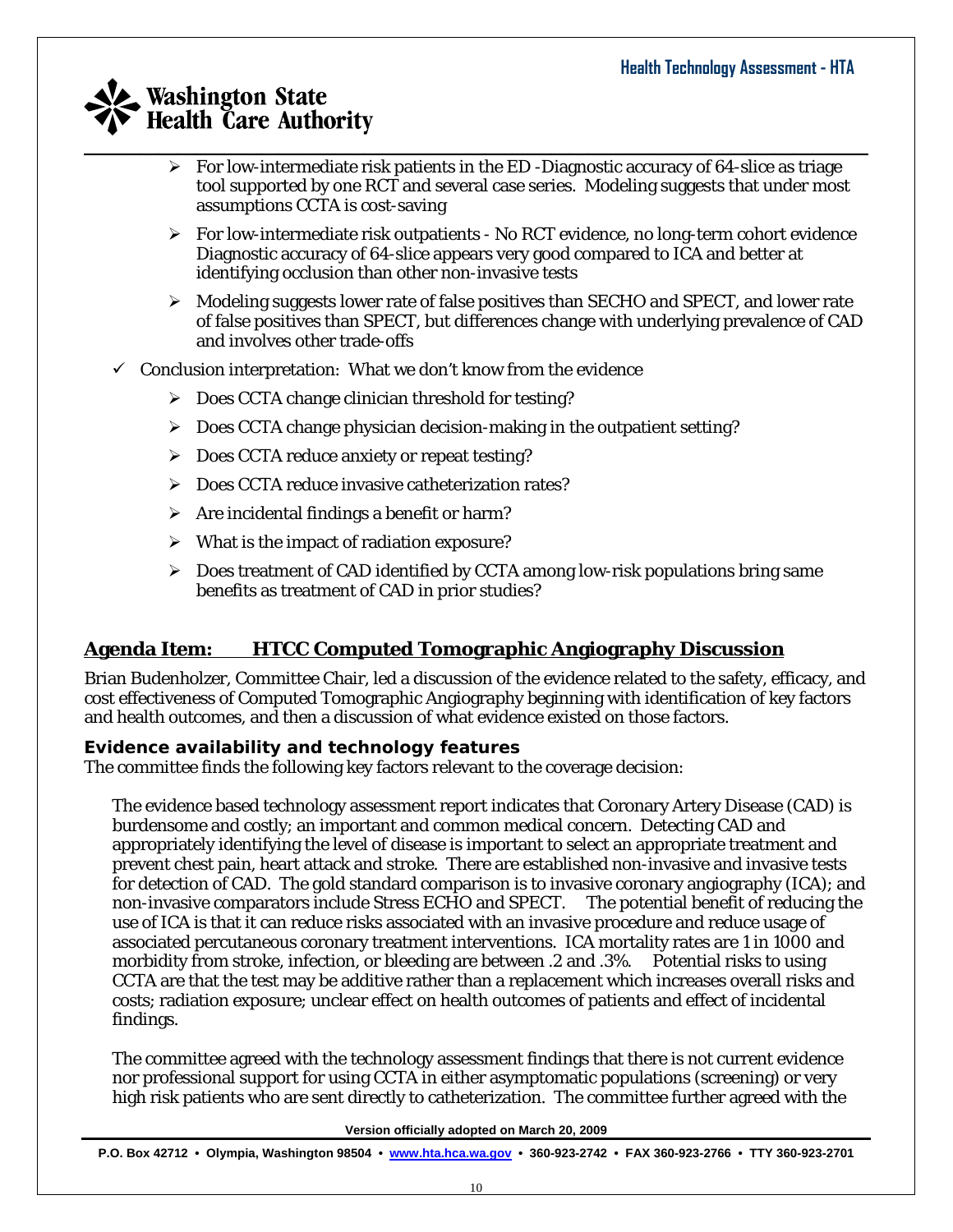$\_$  , and the set of the set of the set of the set of the set of the set of the set of the set of the set of the set of the set of the set of the set of the set of the set of the set of the set of the set of the set of th technology assessment distinction by separating discussion of use of CCTA into emergency department use and outpatient use, with a focus on the potential efficacy, safety and costs impacts in populations at low to intermediate risk of CAD.

The evidence based technology assessment report searched peer reviewed medical literature, submitted comments and other sources and identified eight trials, including one randomized controlled trial for emergency department use of CCTA; and 34 trials (no randomized) addressing outpatient usage of CCTA. Finally, the report included four cost studies addressing use of CCTA in ED and outpatient settings.

**Key Factors and Health Outcomes Considered – Computed Tomographic Angiography Efficacy**: The committee identified multiple key factors and health outcomes that were important for consideration in their overall decision on whether the technology was effective. Summary of committee consideration, discussion, and comments are listed below.

- *Diagnostic Accuracy Sensitivity*: the committee agreed as a whole that CCTA has a high level of sensitivity. The technology report sensitivity rate was 98%; which compared favorably to stress echo at 76-94% and SPECT at 88-98%. The indeterminate rates were also lower, with CCTA at 3% versus Stress ECHO at 13% and SPECT at 9%.
- *Diagnostic Accuracy Specificity*: the committee agreed equivalent specificity. Some uncertainty about lower prevalence population was shared amongst the committee members. The technology report specificity rate was comparable at 82-88%; compared to stress echo at 88% and SPECT at 77%.
- *Reduction in invasive CA*: the committee agreed that modeling suggests reduced ICA, but trial evidence data was inconclusive with Rubenstien trial showing reduction and Goldstein shiwoing slight increase, especially when compared to alternative diagnostic tools.
- *Replace other tests*: most modeled analysis and clinical trials used CCTA in conjunction with other tests. Committee agreed that CCTA wouldn't replace other non-invasive technologies.
- *Incidental findings*: committee discussed as an issue both we respect to efficacy and safety and concluded that evidence demonstrates incidental findings are not infrequent events. Incidental findings can provide valuable information for diagnosis of previously undetected other diseases but also often leads to uncertainty or further tests to rule out questionable findings. The committee agreed that there is currently no evidence regarding improved patient health outcomes balancing cost and potential harms from further testing and anxiety.
- *Effect in real world*: Committee discussed several technology assessment key unknowns: whether more disease found will help or harm patients, especially at lower disease levels (clinical relevance is questionable); whether broad dissemination will result in lower test thresholds that may not result in better overall health outcomes but more radiation; and the extent to which CCTA can replace and not add to tests. Additionally, certification of machines and readers was also discussed, hospitals require JAHCO accreditation and thus have some certification requirements.

**Safety**: The committee identified multiple key factors and health outcomes that were important for consideration in their overall decision on whether the technology was safe. Summary of committee consideration, discussion, and comments are listed below.

• *Radiation Exposure* is an important safety outcome to the committee. The committee discussed the technology assessment report findings of an overall cancer risk of .22% for women and .08% for men. Radiation dosage can be reduced through technique and machine type, but unknown whether these lowest dosage techniques/machines are used in WA settings.

**Version officially adopted on March 20, 2009**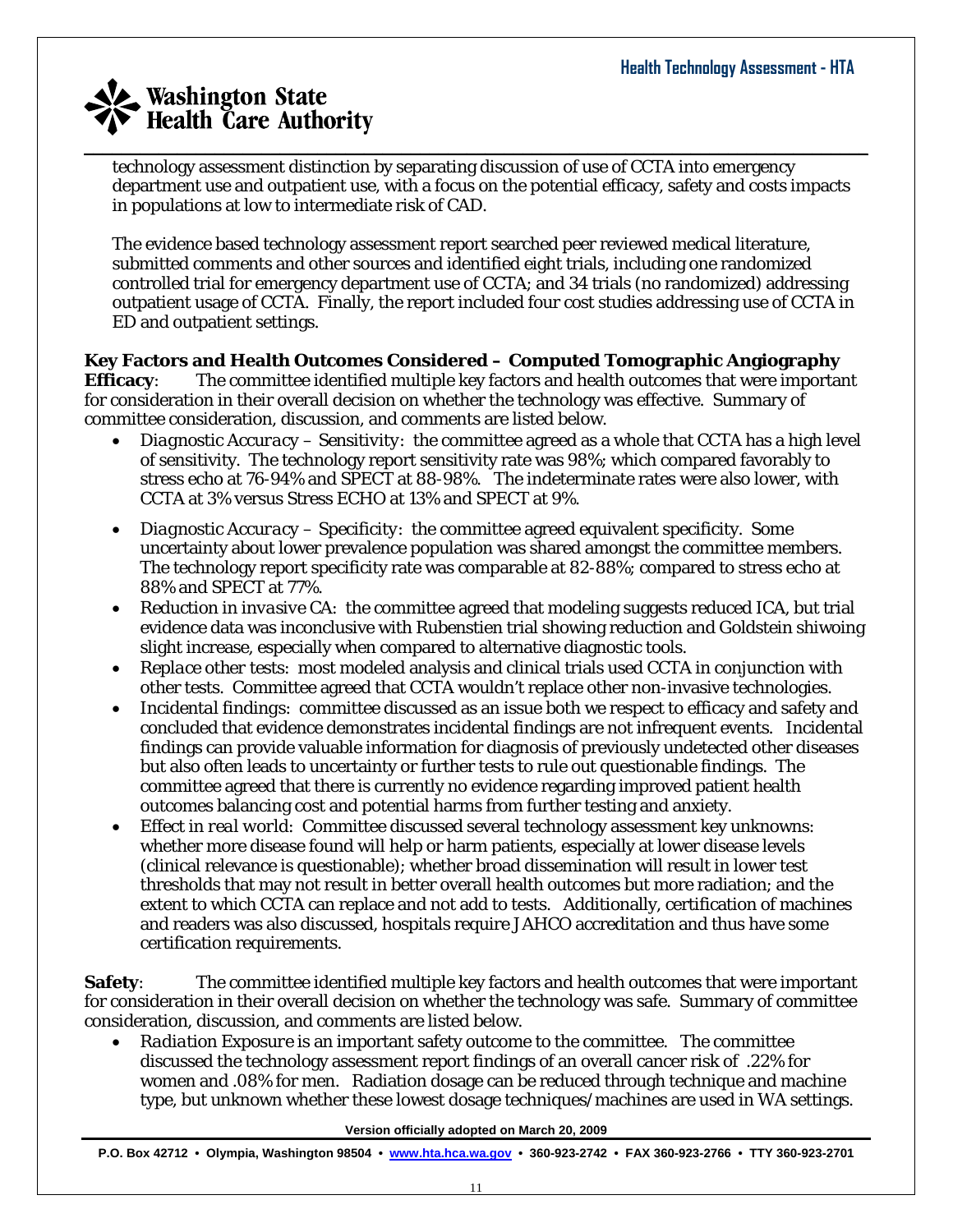Overall exposure reported at between 2.0-8.0mSV for lower range is equivalent to SPECT; and 12.0 to 14.0 range for higher dose which is equivalent to A-bomb survivor at 2.3 kilometer distance. The committee concluded that there are small but finite risks, within appropriate norms. The radiation risks are high enough to obviate benefit when applied to very low risk patients.

 $\_$  , and the set of the set of the set of the set of the set of the set of the set of the set of the set of the set of the set of the set of the set of the set of the set of the set of the set of the set of the set of th

• *Incidental findings*: committee discussed as an issue both we respect to efficacy and safety and concluded that evidence demonstrates incidental findings are not infrequent events. Incidental findings can provide valuable information for diagnosis of previously undetected other diseases but also often leads to uncertainty or further tests to rule out questionable findings. The committee agreed that there is currently no evidence regarding improved patient health outcomes balancing cost and potential harms from further testing and anxiety.

**Cost**: The committee discussed cost and cost-effectiveness as a whole. This topic generated the least discussion. There are several cost models for ED and outpatient showing cost savings. The technology assessment report also modeled costs for ED and outpatient showing cost savings using Medicare reimbursement rates. No analysis included costs related to incidental findings or harms. Current state agency reimbursement rates do not correlate with model costs (Agency reimbursement for CCTA is higher and for comparators is lower).

• Committee members were split, with four considering the cost effectiveness currently unproven and five concluding that CCTA is either equivalent or more cost effective in some situations.

#### **Medicare Decision and Expert guidelines**

Committee reviewed and discussed the Medicare coverage decision and expert guidelines as identified and reported in the technology assessment report.

- There is no national coverage decision (NCD), however a coverage analysis and memo was issued in 2008 and summarized: there is uncertainty regarding any potential health benefits or patient management alterations from including coronary CTA in the diagnostic workup of patients who may have CAD. No adequately powered study has established that improved health outcomes can be casually attributed to coronary CTA for any well-defined clinical indication, and the body of evidence is of overall limited quality and limited applicability to Medicare patients with typical co-morbidities in community practice. The primary safety concerns with cardiac CTA are the exposure to radiation and the use of contrast and blocker medications.
- Four expert guidelines were identified that address the use of CCTA for detection of CAD, but not the setting (ED versus outpatient).
	- o American Heart Association (2006): evidence supports the use of CCTA for patients with low-tointermediate stenosis and may obviate the need for ICA.
	- o Multi-Society Statement of Appropriateness Criteria for Cardiac Computed Tomography (2006): Appropriateness reviews deemed the use of CCTA for detection of CAD to be appropriate for the following patient populations: chest pain syndrome with intermediate pre-test probability of CAD and uninterpretable EKG or inability to exercise; chest pain and uninterpretable or equivocal stress test results; acute chest pain with intermediate pre-test probability of CAD and no EKG changes and serial enzymes negative; and symptomatic patients requiring evaluation of suspected coronary anomalies.
	- o American College of Radiology (2006): CCTA is appropriate for assessment of CAD, although its usefulness for patients with low pre-test probability is unknown. Appropriateness rating of 7 out 9 for the evaluation of chronic chest pain.

**Version officially adopted on March 20, 2009**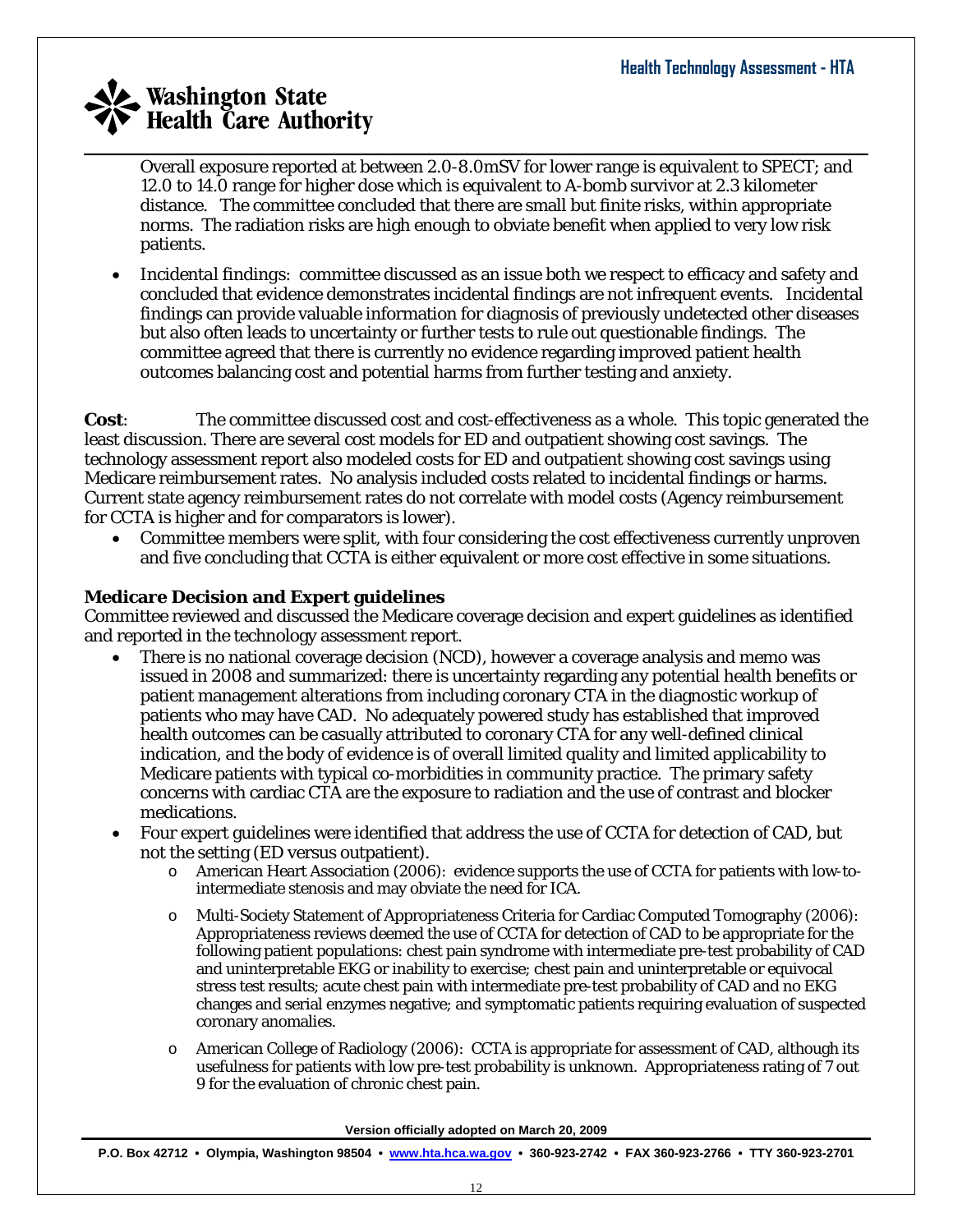$\_$  , and the set of the set of the set of the set of the set of the set of the set of the set of the set of the set of the set of the set of the set of the set of the set of the set of the set of the set of the set of th o SCCT/NASCI Consensus Update (2007): CCTA to be appropriate in the following circumstances: (1) to rule out significant coronary stenosis; (2) to evaluate patients with equivocal or discordant results on a stress perfusion or wall motion study; (3) to rule out stenosis in patients with a low pre-test likelihood of CAD and (4) to potentially replace diagnostic catheterization in patients undergoing non-coronary cardiac surgery.

#### **Agenda Item: Computed Tomographic Angiography Vote**

The clinical committee utilized their decision tool to first gauge committee judgment on the status of the evidence in the three primary areas of safety, efficacy, and cost.

Computed Tomographic Angiography Votes:

|                       | <b>Unproven</b><br>(no) | Equivalent<br>(yes) | <b>Less</b><br>(yes) | <b>More</b><br>(yes) |
|-----------------------|-------------------------|---------------------|----------------------|----------------------|
| <b>Effective</b>      |                         |                     |                      |                      |
| <b>Safe</b>           |                         |                     |                      |                      |
| <b>Cost-effective</b> |                         |                     |                      |                      |

**Is there sufficient evidence under some or all situations that the technology is:** 

**Committee Discussion related to ad hoc group**. Committee discussed whether an ad hoc group was needed to provide more information to the committee:

- Review of literature is well done; information is present to make decision; there is nothing out there that would likely change view.
- Ad hoc committee would provide more opinion, but committee has good idea of what information is available and what the evidence is.
- We have all the information before us; we just need to make a decision.

#### **HTCC Computed Tomographic Angiography Decision**

The HTCC reviewed and considered a comprehensive 2008 HTA Evidence Report on Computed Tomographic Angiography that included and analyzed the relevant and highest quality studies. The committee also reviewed information provided by the Administrator, state agencies, and public members; and heard comments from the evidence reviewer, HTA program, agency medical director, and several public members.

Based on the evidence provided and the information and comments presented, the committee moved to a vote on coverage.

| <b>HTCC COMMITTEE COVERAGE DETERMINATION</b>                                                                       |   |  |  |  |  |  |
|--------------------------------------------------------------------------------------------------------------------|---|--|--|--|--|--|
| Covered<br><b>Not</b><br><b>Under Certain</b><br>Covered<br><b>Unconditionally</b><br>covered<br><b>Conditions</b> |   |  |  |  |  |  |
| <b>Computed Tomographic</b>                                                                                        |   |  |  |  |  |  |
| Angiography                                                                                                        | າ |  |  |  |  |  |

#### **Version officially adopted on March 20, 2009**